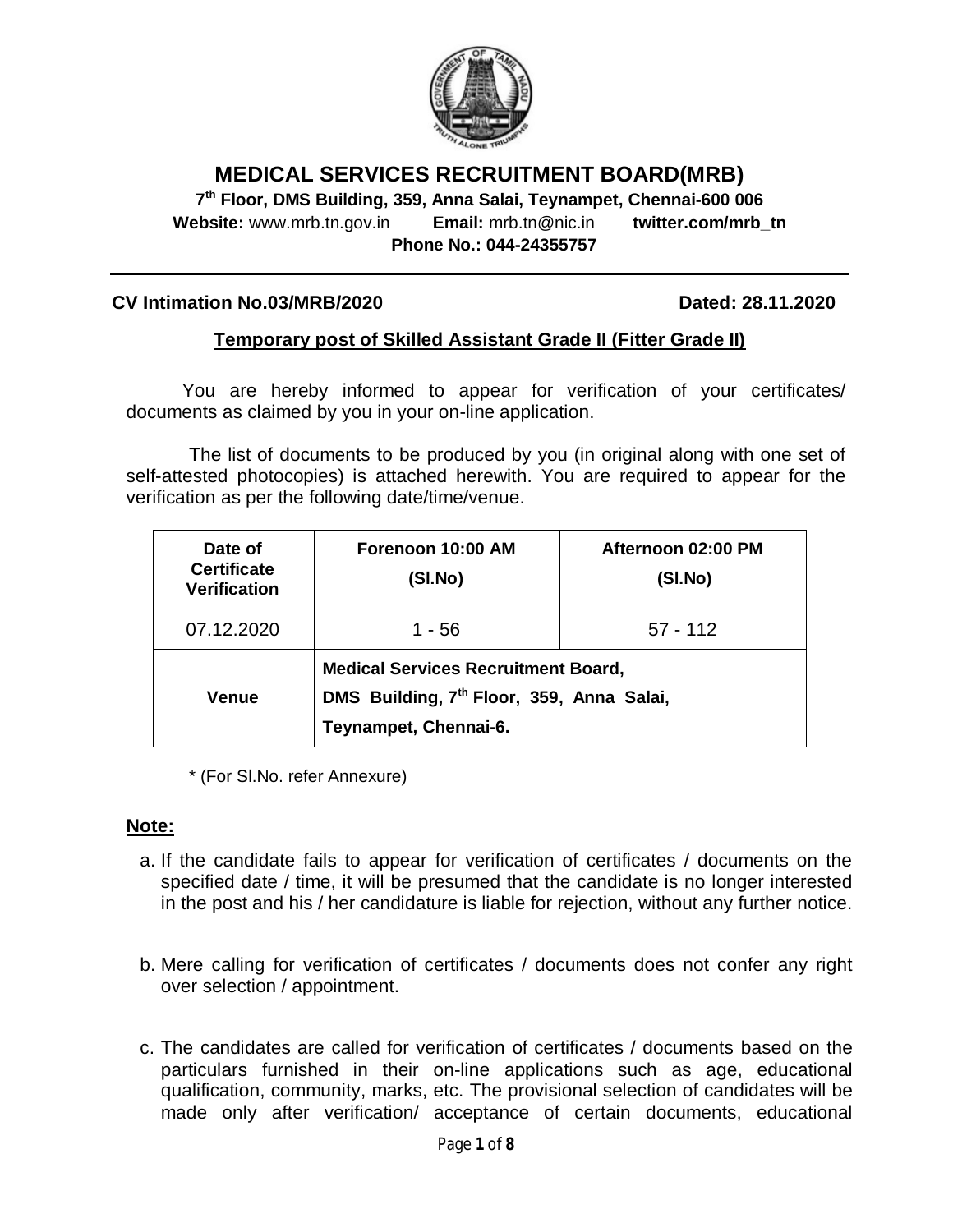qualification possessed by him/her, clarification regarding community status and its acceptance, marks / rank list of the candidate etc. as the case may be. If any of their claims is found to be false or incorrect, their candidature is liable for rejection at any point of time.

d. Candidate called for Certificates Verification is hereby advised to appear with all the relevant documents in original without fail. Failure to produce even any one of the essential documents will result in rejection of his / her candidature.

## **MEMBER SECRETARY**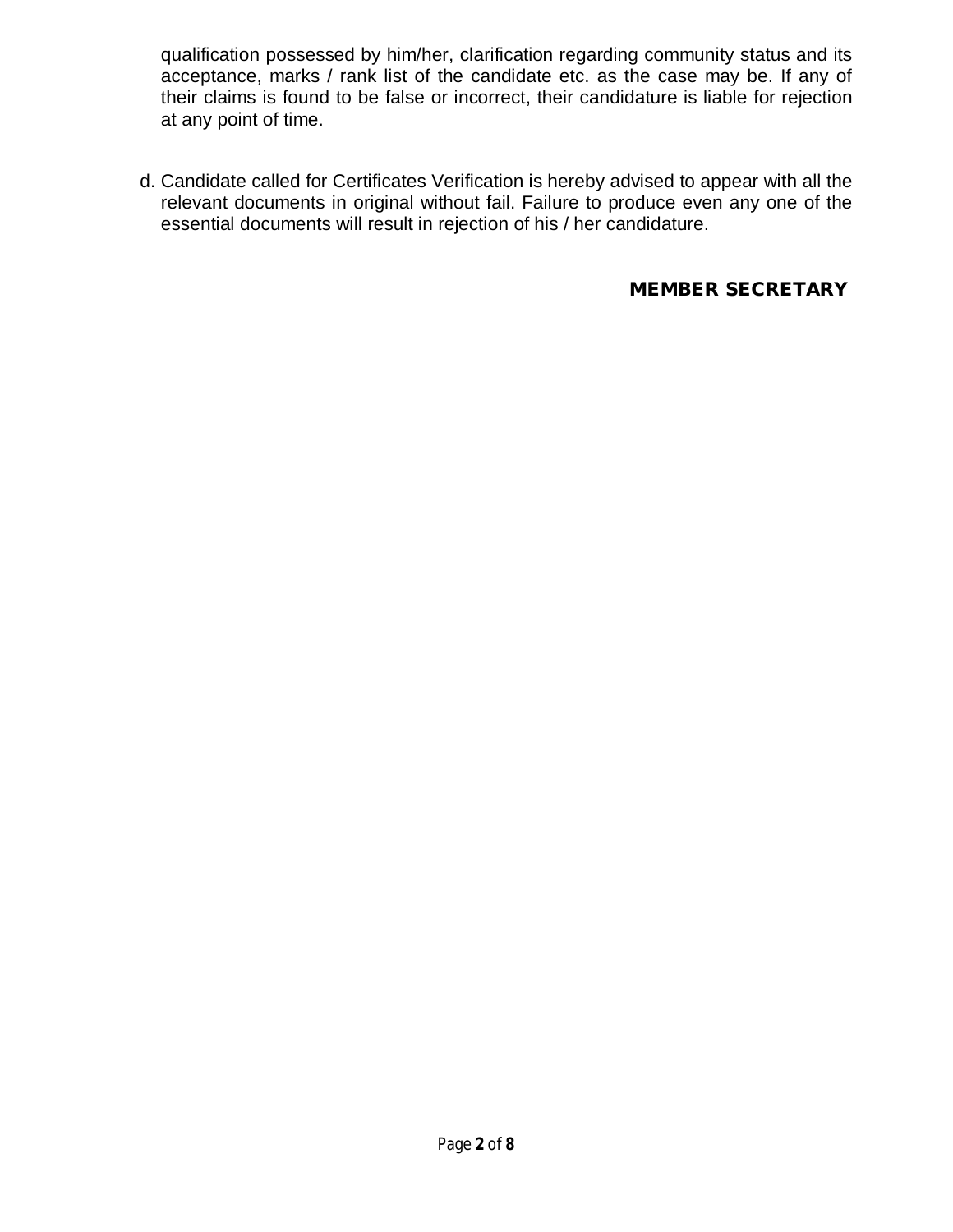# **MEDICAL SERVICES RECRUITMENT BOARD**

**Documents for verification for the post of Skilled Assistant Grade II (Fitter Grade II)**

**The following documents (original along with one set of self attested photocopies) are to be produced at the time of certificate verification. [Please arrange and bring the certificates in the same order for easy and quick verification]**

|    | a. Evidence of Date of Birth (Birth Certificate/SSLC)                                                                                                                   |
|----|-------------------------------------------------------------------------------------------------------------------------------------------------------------------------|
|    | b. Evidence and Mark sheet of Educational qualification (SSLC;National Trade<br>Certificate (NTC) in Mechanic (Motor Vehicle); National Apprenticeship Certificate      |
|    | (NAC) in Mechanic (Motor Vehicle) Trade)                                                                                                                                |
|    | c. Evidence of Tamil qualification (viz., SSLC / HSC / Certificate for having passed the<br>second class Language Test (Full Test) in Tamil conducted by the Tamil Nadu |
|    | Public Service Commission).                                                                                                                                             |
|    | <b>d.</b> Community certificate from the competent authority (Permanent Community                                                                                       |
|    | Certificate)                                                                                                                                                            |
|    | e. Certificate of character and conduct issued by Group A or Group B Officer on or                                                                                      |
|    | after 28.11.2020. (Specimen copy enclosed)                                                                                                                              |
|    | f. Certificate of character and conduct issued by the Head of the Institution in which he                                                                               |
|    | / she last studied.                                                                                                                                                     |
|    | g. Disability certificate issued by the competent authority (if applicable) as in Annexure                                                                              |
|    | 7A & 7B of the Notification.                                                                                                                                            |
|    | h. No Objection Certificate from the Appointing Authority concerned (if applicable) as in                                                                               |
|    | Annexure 5 of the Notification.                                                                                                                                         |
| i. | Destitute widow certificate as per Annexure 9 of the Notification (if applicable)                                                                                       |
| j. | An undertaking and declaration to be submitted as in para 12A and 12B of the<br>notification                                                                            |
|    | k. Two (2) passport size colour photograph (that was used to scan and uploaded in the<br>online application) (with name and application number on the backside).        |
| L. | Any one of the photo ID Card issued by a Government Authority (other than PAN                                                                                           |
|    | card), depicting the Address for communication or permanent Address furnished in                                                                                        |
|    | the online application.                                                                                                                                                 |
|    | m. In respect of Ex-Servicemen they have to produce the Discharge Certificate, PPO                                                                                      |
|    | No., in case if he is already discharged. If the candidate is a serving personnel to be                                                                                 |
|    | discharged within one year from the last date of receipt of the application of the                                                                                      |
|    | notification, he has to produce an undertaking given by the candidate in Annexure                                                                                       |
|    | 8A & Form of Certificate for serving personnel in Annexure 8B of the notification (if<br>applicable)                                                                    |
|    | n. The candidate will also be asked to sign on the printed copy of on-line application                                                                                  |
|    | (printed copy will be provided to the candidate at the venue)                                                                                                           |
|    |                                                                                                                                                                         |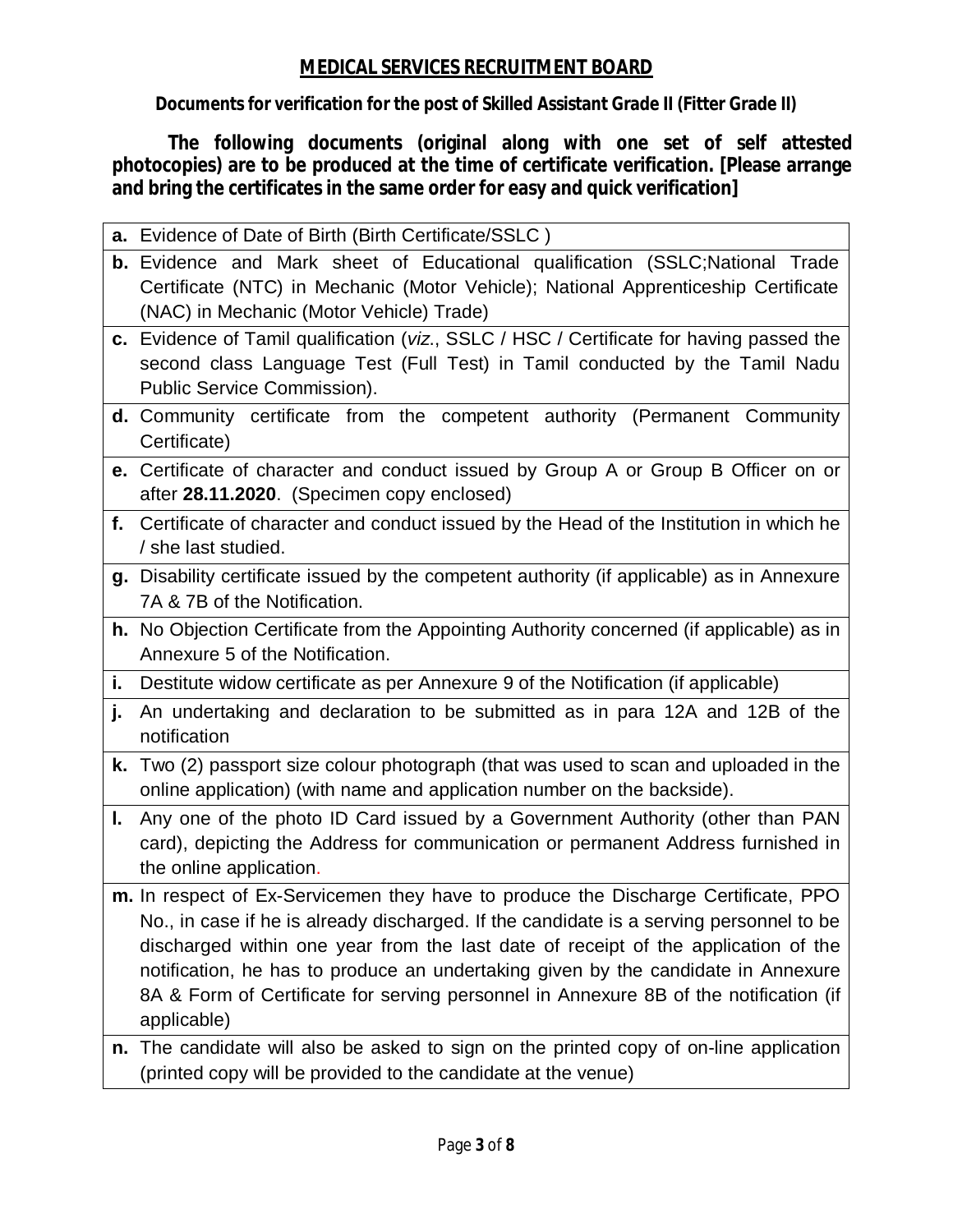# **Specimen Copy of conduct and Character Certificate (to be issued by a Group A or Group B Officer)**

Name of the Certificate issuing officer: Date : Date :

Designation :

Address of Institution :

Phone No.:

E-mail :

# **CERTIFICATE OF CHARACTER AND CONDUCT**

| is known to me for the past  Years(minimum 2 years). His/ Her                                                                                                                                                                  |  |
|--------------------------------------------------------------------------------------------------------------------------------------------------------------------------------------------------------------------------------|--|
| where the contract of the contract of the contract of the contract of the contract of the contract of the contract of the contract of the contract of the contract of the contract of the contract of the contract of the cont |  |

Character and conduct are ……...…………… The individual is not related to me.



Signature :

Full Name :

 Designation : with seal

**(Photograph to be attested by the certificate issuing officer with seal)**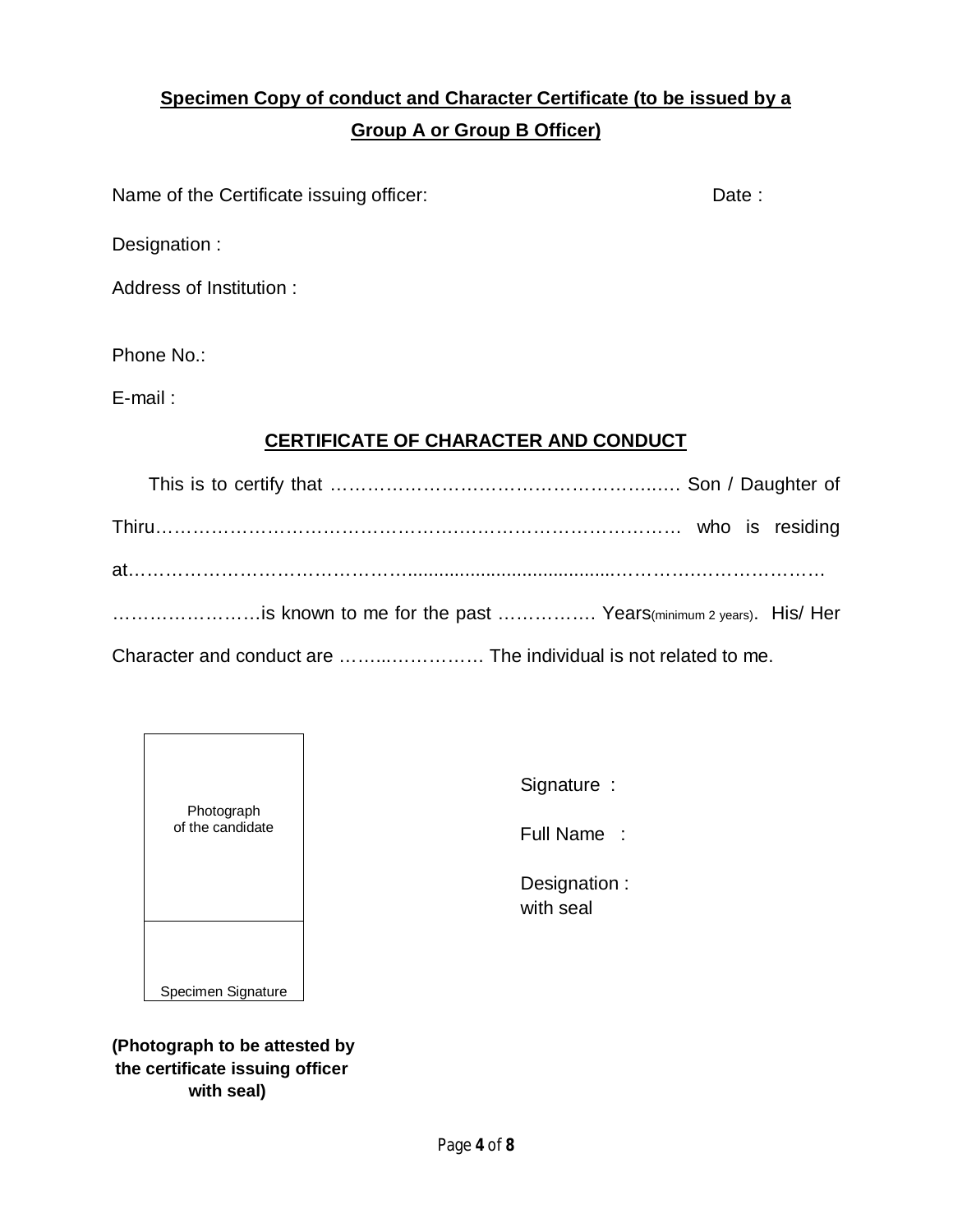#### **ANNEXURE**

**LIST OF CANDIDATES CALLED FOR CERTIFICATE VERIFICATION FOR THE POST OF SKILLED ASSISTANT GRADE II (FITTER GRADE II) BASED ON THE EDUCATIONAL QUALIFICATION CERTIFICATES UPLOADED IN THE ONLINE APPLICATION**

| S.NO.          | <b>APPLICATION NO.</b> | <b>NAME</b>               | D.O.B.     |
|----------------|------------------------|---------------------------|------------|
| 1              | 305414                 | KATHIRAVAN A              | 07.06.1968 |
| $\overline{a}$ | 305298                 | DIVIYA M                  | 22.06.1990 |
| 3              | 303833                 | <b>MANIKANDAN SR</b>      | 06.05.1986 |
| 4              | 304327                 | <b>MUTHUKUMAR P</b>       | 27.12.1993 |
| 5              | 304123                 | <b>KIRITHIKA K</b>        | 08.04.2001 |
| 6              | 304207                 | <b>BHAKTHASEERALAN M</b>  | 02.06.1985 |
| 7              | 300952                 | <b>GOMATHIB</b>           | 18.05.1981 |
| 8              | 304813                 | <b>HEARTILEENA MARY A</b> | 30.05.2002 |
| 9              | 300904                 | <b>KRISHNAKUMAR M</b>     | 08.09.2001 |
| 10             | 303012                 | <b>LURTHU RAJ D</b>       | 11.06.1981 |
| 11             | 302017                 | <b>SURESH S</b>           | 17.08.1995 |
| 12             | 303829                 | SAROJA A                  | 23.05.1986 |
| 13             | 300532                 | <b>ANNAMALAI E</b>        | 04.02.1997 |
| 14             | 304187                 | SELVAKUMAR YOVAN ASIR D   | 03.05.1982 |
| 15             | 304301                 | ABDUL SHANAWAS A          | 29.05.1989 |
| 16             | 301317                 | PAGAVATHI RAJ A           | 06.05.1987 |
| 17             | 303755                 | S KARTHEESAN              | 11.03.1982 |
| 18             | 303100                 | <b>JEMIL ANCY J</b>       | 09.04.1982 |
| 19             | 300612                 | SIVARANJANI ELANGOVAN     | 28.04.1995 |
| 20             | 300050                 | ANBAZHAGAN D              | 11.02.1980 |
| 21             | 300087                 | <b>BAKKIYARAJ D</b>       | 19.05.1994 |
| 22             | 302384                 | MUTHURAJA V               | 03.09.1986 |
| 23             | 305059                 | MADHIVATHANI C            | 02.02.1990 |
| 24             | 304929                 | <b>KATHIRAVAN R</b>       | 03.06.1979 |
| 25             | 303878                 | <b>ANBAZHAGAN S</b>       | 17.03.1982 |
| 26             | 304323                 | <b>MANICKADEVI K</b>      | 27.04.1984 |
| 27             | 305369                 | PRAKASH M                 | 09.07.1988 |
| 28             | 304102                 | <b>SELVAM K</b>           | 04.06.1980 |
| 29             | 302778                 | SARITHA M                 | 13.02.1980 |
| 30             | 303036                 | <b>GEETHA M</b>           | 19.10.1984 |
| 31             | 301983                 | E RAMESH                  | 04.05.1985 |
| 32             | 300686                 | RAJA M                    | 03.05.1988 |
| 33             | 305057                 | <b>SENTHIL A</b>          | 25.06.1987 |
| 34             | 304648                 | <b>JAGANATHAN R</b>       | 14.06.1986 |
| 35             | 300963                 | <b>DURAI RAJ B</b>        | 18.11.1986 |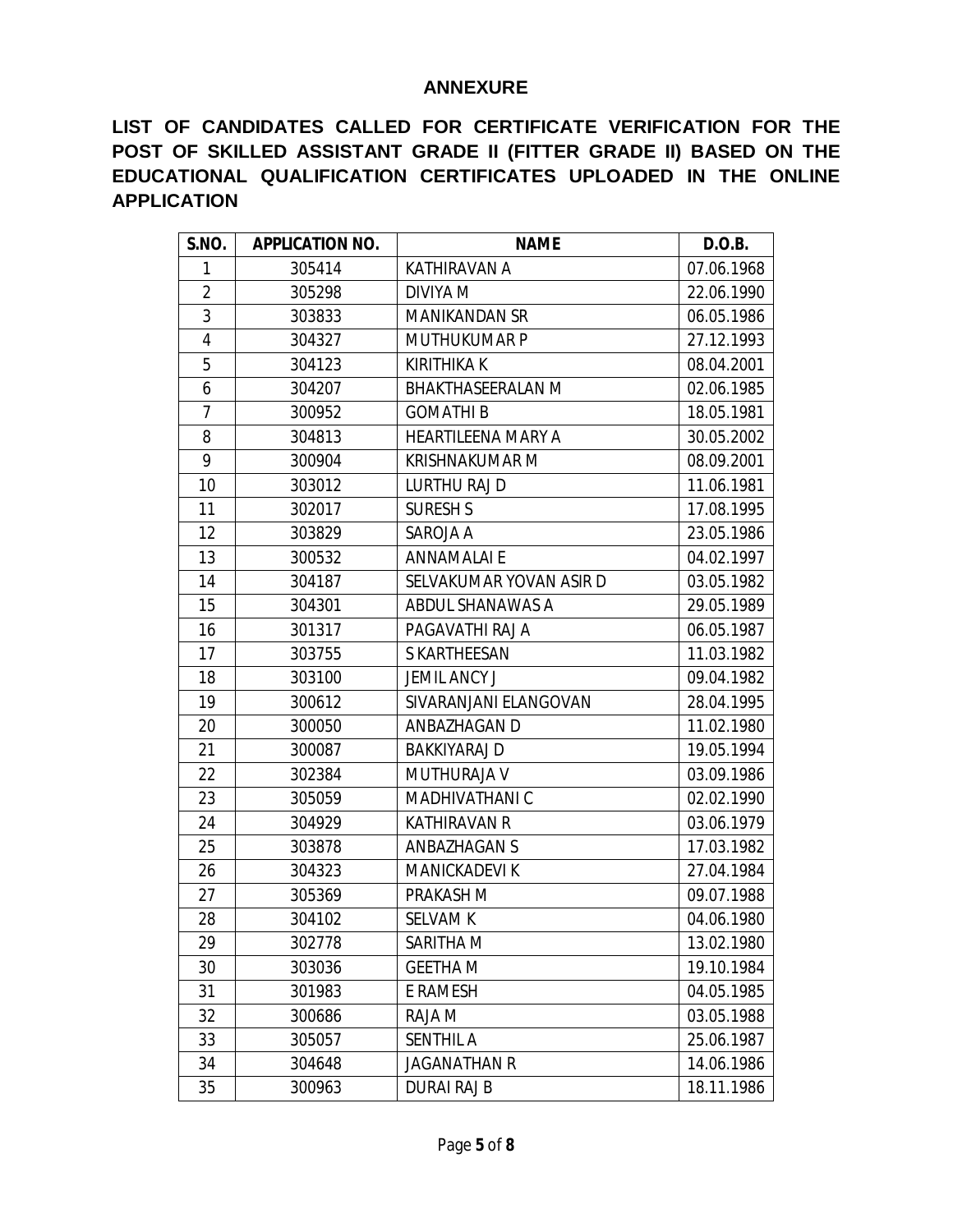| S.NO. | <b>APPLICATION NO.</b> | <b>NAME</b>            | D.O.B.     |
|-------|------------------------|------------------------|------------|
| 36    | 300789                 | <b>RAJAPPA S</b>       | 15.06.1981 |
| 37    | 305184                 | <b>MAHENDIRAN G</b>    | 06.05.1978 |
| 38    | 301538                 | YUVARAJ N              | 26.06.1983 |
| 39    | 302805                 | SRIDEVI K M            | 21.05.1982 |
| 40    | 304710                 | JAMAL MYTHEEN HUSSAN M | 11.09.1993 |
| 41    | 303193                 | <b>VEERARAJ R</b>      | 03.04.1986 |
| 42    | 301124                 | <b>SUBRAMANIT</b>      | 06.07.1983 |
| 43    | 302367                 | <b>ALAMELUR</b>        | 13.06.1984 |
| 44    | 301775                 | KANNADASAN V           | 10.06.1983 |
| 45    | 304774                 | <b>J JEYARAJ</b>       | 07.03.1985 |
| 46    | 303351                 | <b>BABUK</b>           | 30.07.1966 |
| 47    | 303232                 | <b>VANITHA S</b>       | 04.01.1978 |
| 48    | 302439                 | AMUTHA R               | 26.04.1983 |
| 49    | 300042                 | <b>MATHESWARAN S</b>   | 10.05.1990 |
| 50    | 301140                 | <b>SELVAKUMAR P</b>    | 05.02.1984 |
| 51    | 302487                 | PITCHAIMUTHU B         | 18.04.1986 |
| 52    | 300667                 | <b>JEYAPRATHA A</b>    | 24.05.1979 |
| 53    | 303224                 | <b>VELLAICHAMY P</b>   | 29.01.2000 |
| 54    | 302582                 | <b>SEKAR R</b>         | 07.11.1979 |
| 55    | 303424                 | <b>SARAVANAN R</b>     | 31.10.1996 |
| 56    | 301435                 | <b>BALASARAVANAN S</b> | 23.05.1990 |
| 57    | 304132                 | <b>THENMOZHIT</b>      | 20.02.1988 |
| 58    | 303741                 | <b>VANITHA N</b>       | 28.06.1983 |
| 59    | 301107                 | SRITHARAN B            | 26.05.1986 |
| 60    | 302001                 | RAJU M                 | 25.05.1988 |
| 61    | 303361                 | <b>HELEN SHEEBA M</b>  | 17.04.1985 |
| 62    | 304228                 | SIVANANTHAM A          | 02.06.1985 |
| 63    | 304832                 | <b>MUTHUKUMARS</b>     | 02.04.1977 |
| 64    | 304520                 | SARAVANAN B            | 22.04.1982 |
| 65    | 303251                 | <b>BALAJIN</b>         | 20.04.1984 |
| 66    | 305416                 | <b>VIJAYAKUMAR V</b>   | 10.06.1985 |
| 67    | 304438                 | <b>KANDASAMY S</b>     | 15.05.1975 |
| 68    | 300034                 | <b>AMUTHA P</b>        | 09.04.1981 |
| 69    | 303453                 | MATHANJOHNBRITTO G     | 24.01.1989 |
| 70    | 303298                 | RAMASAMY K             | 30.06.1972 |
| 71    | 303517                 | <b>GANESAN KN</b>      | 15.06.1971 |
| 72    | 305242                 | VIJAYAKUMAR R          | 22.06.1990 |
| 73    | 300902                 | ANANTHI A              | 28.10.1983 |
| 74    | 302338                 | <b>MANICKAM K</b>      | 16.04.1986 |
| 75    | 302560                 | SIVA G                 | 09.05.1986 |
| 76    | 303022                 | <b>SUGANTHIV</b>       | 21.04.1986 |
| 77    | 304257                 | <b>VELUSAMY S</b>      | 01.06.1983 |
| 78    | 304244                 | SHAMSHUDDEEN M         | 15.06.1972 |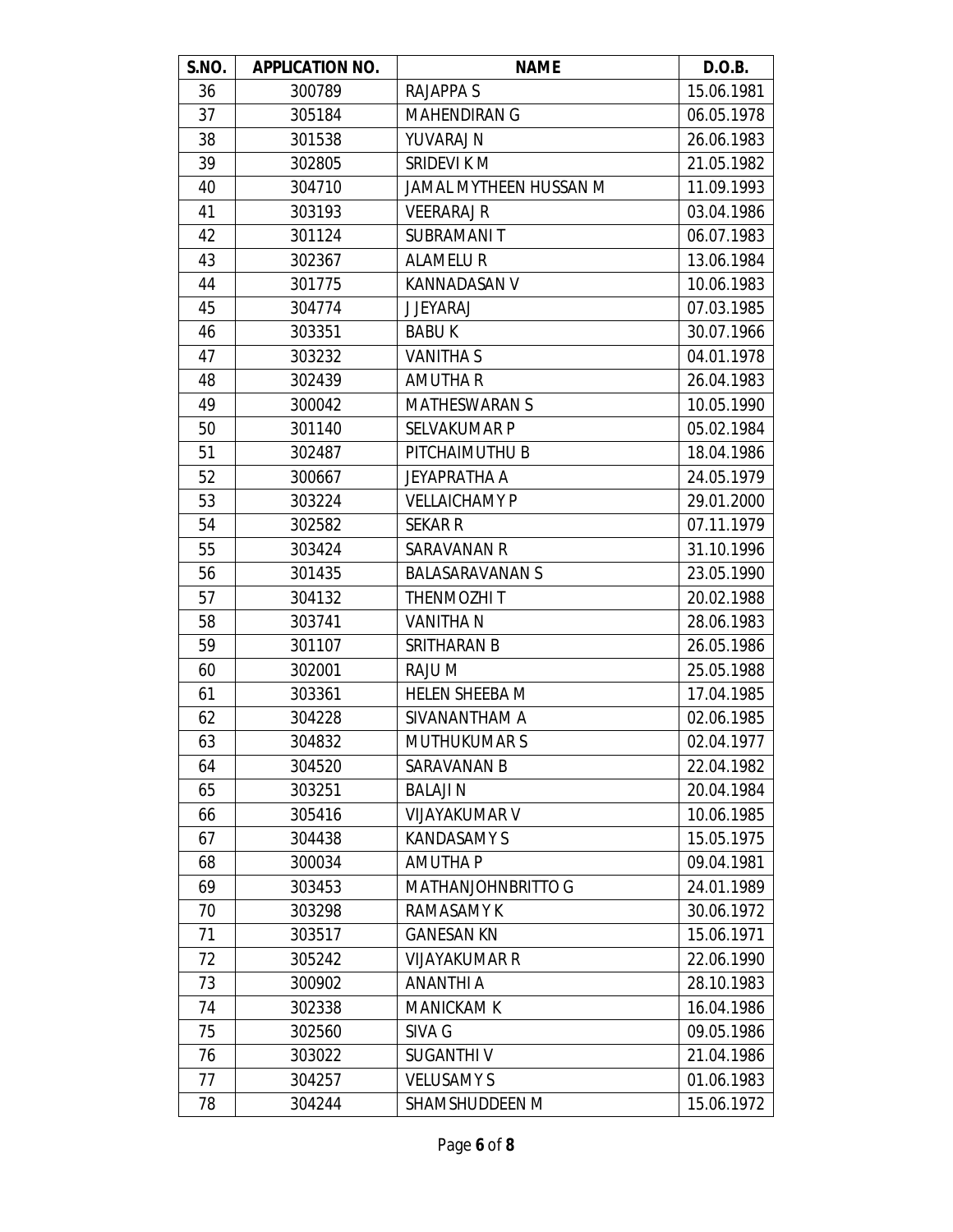| S.NO. | <b>APPLICATION NO.</b> | <b>NAME</b>                | D.O.B.     |
|-------|------------------------|----------------------------|------------|
| 79    | 301999                 | <b>SENTHIL KUMARS</b>      | 28.06.1987 |
| 80    | 301215                 | <b>VENKATACHALAM B</b>     | 14.07.1996 |
| 81    | 303724                 | KAVITHA J                  | 12.10.1979 |
| 82    | 302209                 | THANGAMUTHUMARI P          | 17.04.1988 |
| 83    | 302855                 | SIVARAJ G                  | 06.06.1988 |
| 84    | 301637                 | <b>ALEXIS BENNY S</b>      | 11.12.1983 |
| 85    | 302606                 | <b>T.AROCKIADOSS T</b>     | 17.01.1970 |
| 86    | 300696                 | <b>MURUGAN R</b>           | 14.03.1992 |
| 87    | 301691                 | KARTHIKEYAN D              | 12.05.1988 |
| 88    | 300326                 | <b>THANGARAJ P</b>         | 11.04.1990 |
| 89    | 305089                 | <b>KARUPPASAMY B</b>       | 05.06.1981 |
| 90    | 300052                 | DHARMALINGAM A             | 10.05.1982 |
| 91    | 303133                 | MURUGAN M                  | 09.02.1990 |
| 92    | 305069                 | <b>KUMARA PRABU G</b>      | 05.04.1987 |
| 93    | 304109                 | <b>KASIYAMMAL P</b>        | 04.06.1986 |
| 94    | 303411                 | <b>MENAKA K</b>            | 01.05.1983 |
| 95    | 303103                 | SARAVANAN T                | 10.05.1977 |
| 96    | 305086                 | <b>MURALI K</b>            | 05.06.1987 |
| 97    | 300618                 | SARAVANA KUMAR V           | 30.05.1977 |
| 98    | 302991                 | THIVIYANATHAN P            | 18.06.1983 |
| 99    | 304079                 | <b>MANJULA G</b>           | 20.03.1990 |
| 100   | 303683                 | <b>GRACE MARY P</b>        | 12.01.1982 |
| 101   | 302561                 | SHEIK ISMAIL M             | 07.07.1980 |
| 102   | 300747                 | <b>BABU B</b>              | 11.05.1988 |
| 103   | 300752                 | ANBARASAN A                | 26.05.1997 |
| 104   | 304557                 | MANIKANDAPRABHU M          | 25.05.1990 |
| 105   | 302197                 | <b>MUTHUKUMAR</b>          | 26.05.1983 |
| 106   | 304162                 | <b>MANI MOZHI D</b>        | 07.09.1971 |
| 107   | 301151                 | PRATAP KUMAR S             | 11.10.1983 |
| 108   | 300325                 | <b>NAGENDHIRAN S</b>       | 26.04.1988 |
| 109   | 304889                 | <b>JEEVA SWAMINATHAN S</b> | 21.03.1986 |
| 110   | 303555                 | VALSALA KUMARI M           | 02.01.1981 |
| 111   | 302153                 | M.SRINIVASAN               | 06.03.1984 |
| 112   | 300738                 | PARTHASARATHI V            | 09.07.1998 |

**Note:** 

**Candidates who have inadvertently uploaded their educational qualification certificates other than National Trade Certificate in Mechanic (Motor Vehicle) while applying online and possess the prescribed qualification (National Trade Certificate in Mechanic (Motor Vehicle)), shall submit their representation along with evidence (Copy of Application, self attested copy of SSLC, National Trade Certificate in Mechanic (Motor Vehicle) Course**